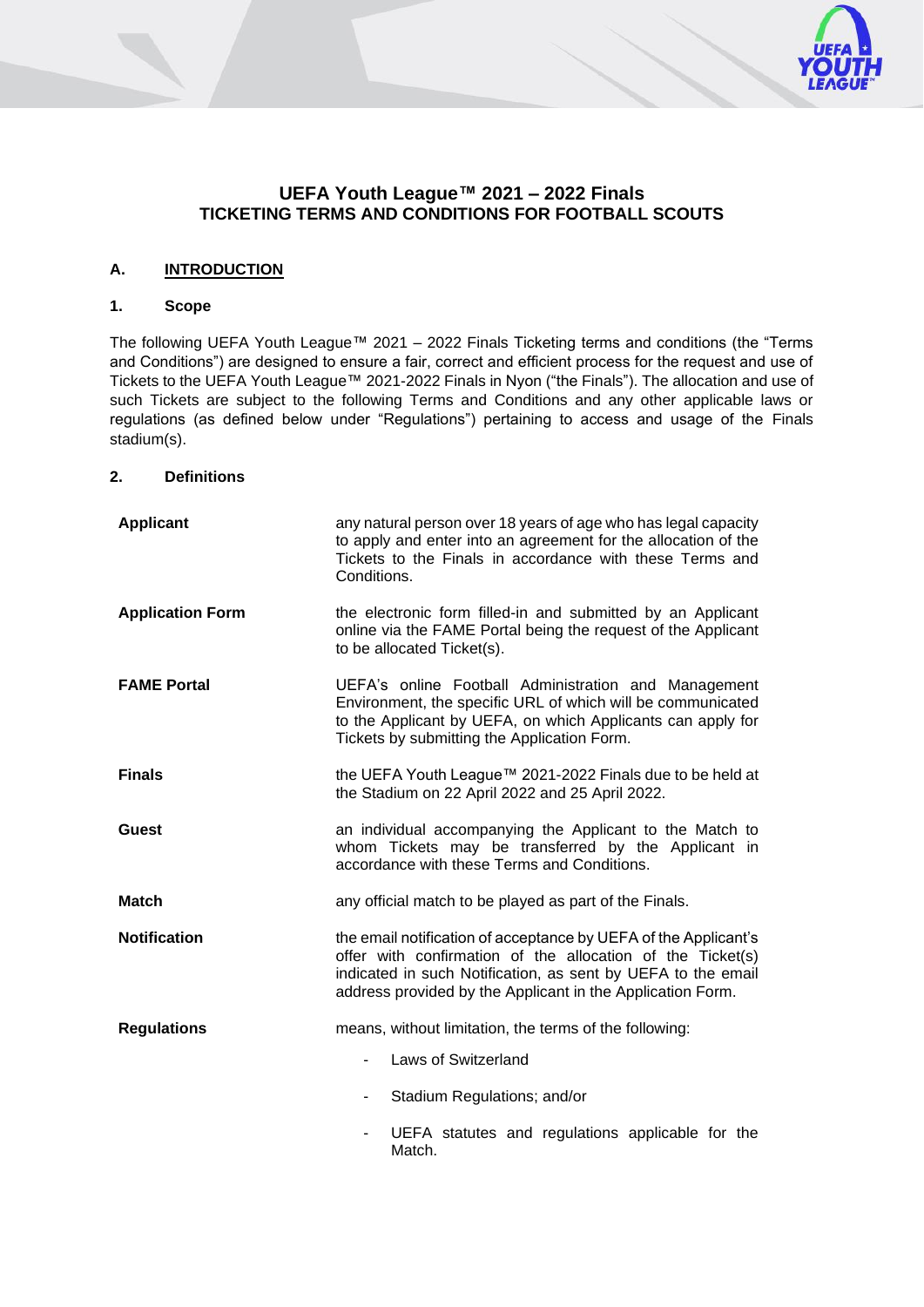

| <b>Stadium</b>             | the entire premises of the Colovray Stadium, Route de Genève<br>37, 1260 Nyon, including all areas which require a Ticket to<br>gain access to.                                                                                                                                                                                                   |
|----------------------------|---------------------------------------------------------------------------------------------------------------------------------------------------------------------------------------------------------------------------------------------------------------------------------------------------------------------------------------------------|
| <b>Stadium Regulations</b> | the "Colovray Stadium Regulations" as applicable from time to<br>time which can be accessed at:<br>www.uefa.com                                                                                                                                                                                                                                   |
| <b>Ticket</b>              | the paper or plastic ticket held by the Ticket Holder which<br>(subject to these Terms and Conditions) grants the Ticket<br>Holder the right to attend the Match and occupy a seat at the<br>Stadium as indicated on each such Ticket.                                                                                                            |
| <b>Ticket Holder</b>       | any person who is in actual and legitimate possession of a<br>Ticket including, without limitation, successful Applicants and<br>Guests (as applicable).                                                                                                                                                                                          |
| <b>UEFA</b>                | Union des associations européennes de football whose offices<br>are located at Route de Genève 46, 1260 Nyon 2, Switzerland<br>(and any wholly owned subsidiary thereof, including but not<br>limited to, UEFA Events SA), which is responsible for the<br>organisation and staging of the Finals in Switzerland and who<br>is the Stadium owner. |

### **B. SALE OF TICKETS**

## **3. General Application Rules**

- 3.1. Applicants may apply for the Ticket(s) via the FAME Portal within the application deadlines communicated to the Applicants.
- 3.2. By clicking the confirmation button/field in the Application Form on the FAME Portal, the Applicant acknowledges that they have read, understood and agrees to comply with these Terms and Conditions.
- 3.3. Tickets will be available in one category as indicated on the FAME Portal however UEFA reserves the right to relocate the Ticket Holders at the Stadium.
- 3.4. In the Application Form, the Applicant is required to provide their surname, first name, date of birth, organisation they represent, postal address and phone number. The Applicant is also required to upload the details of their scout identification document. In addition, the Applicant is required to provide the surname and first name of their Guest.
- 3.5. It is the sole responsibility of the Applicant to ensure that:
	- a. the Application Form has been filled-in completely with all required personal details ;
	- b. the mandatory acknowledgements and acceptances in relation to personal data processing and acceptance of these Terms and Conditions as required by UEFA in the Application Form are properly given by clicking the respective box(es) in the Application Form; and
	- c. the Application Form is properly submitted to UEFA. An email with the Application Form receipt confirmation will be issued by UEFA and sent automatically to the email address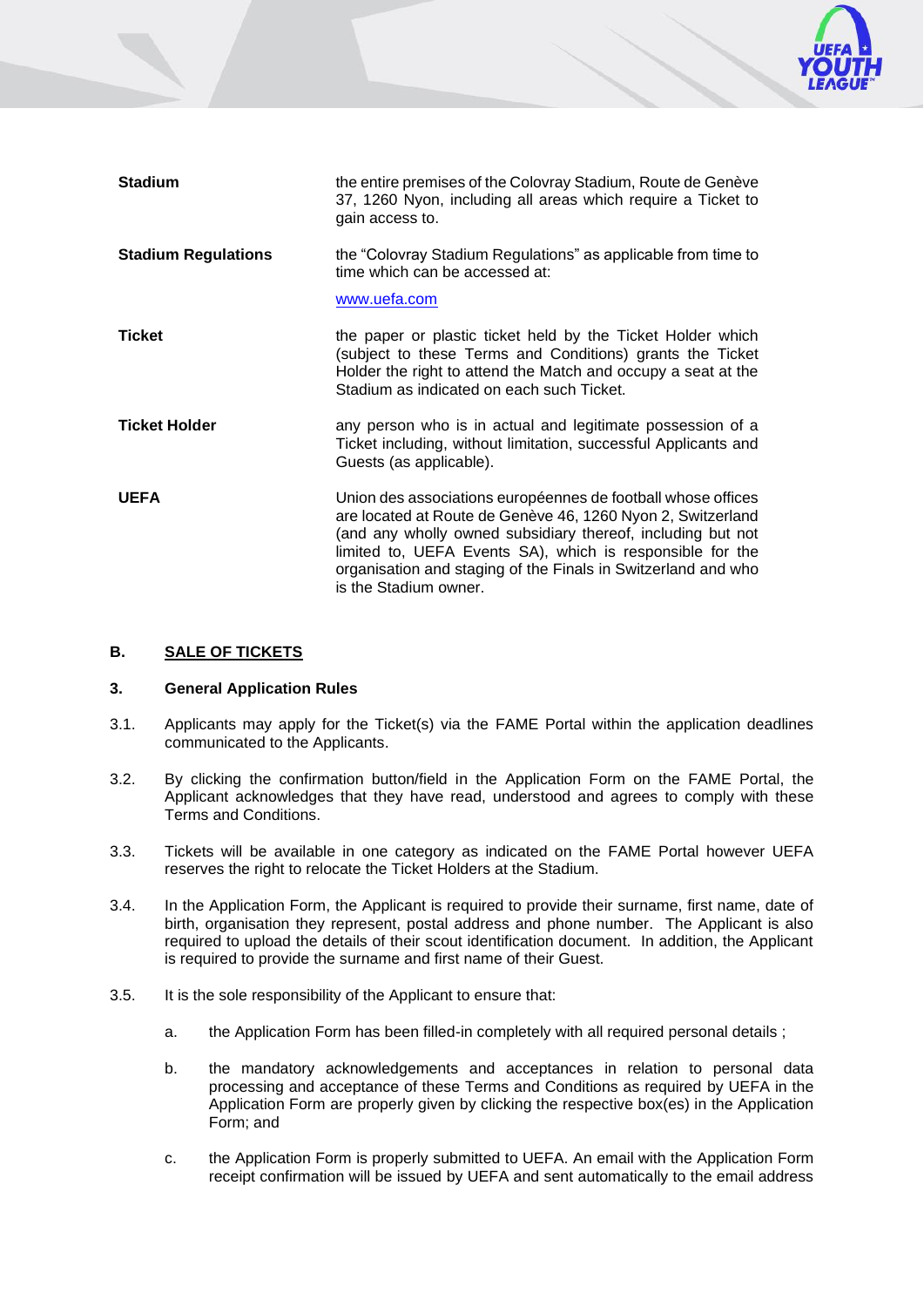

provided by the Applicant in the Application Form. If the Applicant does not receive this confirmation they should report it to UEFA without delay.

3.6. Timely submission of the correctly filled-in Application Form, properly received by UEFA, constitutes an offer of the Applicant to conclude an agreement to be allocated the Ticket(s) indicated in the Application Form, which may be accepted by UEFA in accordance with Article [4.1.](#page-2-0)

### **4. Offer Acceptance**

- <span id="page-2-0"></span>4.1. The agreement between UEFA and the relevant Applicant for the allocation of the Ticket(s) will be concluded (under these Terms and Conditions) only after the acceptance of the Applicant's offer to UEFA by way of submission of the Notification to the Applicant.
- 4.2. Applicants are requested to review their Notification for any inaccuracies, in particular with regards to their Ticket(s) quantity. Any inaccuracies must be immediately notified to UEFA.

#### **5. Distribution of Tickets**

- 5.1. Tickets will be delivered to the Applicants by personal pick-up by the Applicant. UEFA will notify the respective Applicant by email, providing the exact details of the Ticket collection point as well as the opening times during which the Ticket(s) can be collected. In order to collect such Tickets, the respective Applicant must present a valid scout identification document together with an identification document (passport or national identity card).
- 5.2. Tickets shall remain the property of UEFA at all times.
- 5.3. Defective Ticket(s) such as, for example, Tickets with illegible data, missing seat information, or with incorrect personal information printed on the Ticket (if applicable), shall be immediately notified to UEFA upon receipt of the Tickets. UEFA shall not be responsible for lost, stolen, damaged or destroyed Ticket(s) after their delivery to the successful Applicant.

## **C. USE OF TICKETS**

## **6. Prohibited Use of the Ticket(s)**

- 6.1. Except as expressly permitted in Article 6.2, any resale, transfer, offer or advertisement for resale or transfer of the Ticket(s) whether for free or for consideration, is strictly prohibited without the prior written approval of UEFA (to be given at UEFA's sole discretion).
- 6.2. Applicants shall be permitted to transfer the Ticket to their Guest provided that (jointly):
	- a. the Applicant will attend the Match together with their Guest (unless otherwise permitted by UEFA);
	- b. each Guest(s) shall attend the Match and shall not resell or transfer their Ticket;
	- c. the Tickets are for their personal use;
	- d. such permitted transfer is free of any consideration; and
	- e. Guests, by accepting the transfer of Tickets from the Applicant, agree to be subject to these Terms and Conditions.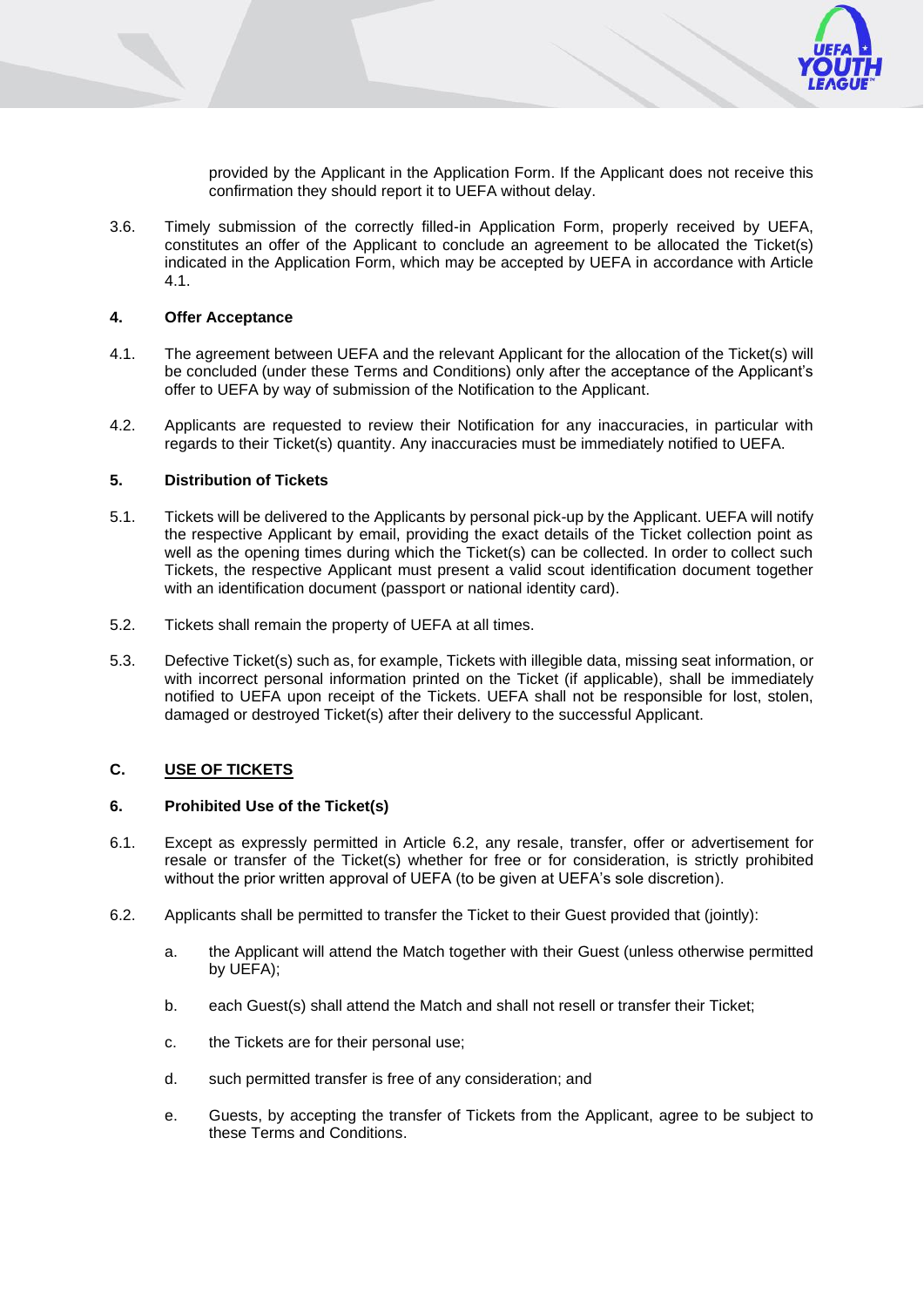

- 6.3. The Ticket(s) shall not be:
	- a. used for any promotion, advertising, fundraising, auction, raffle or any other similar commercial or non-commercial purposes;
	- b. used as a prize (or part of a prize) in any contest, competition, (promotional) game of chance, lottery or sweepstake;
	- c. combined with and sold as part of any package of goods or services; or
	- d. combined with and sold as part of any travel or hospitality package (for example combining flights, hotels and the Ticket(s)).
- 6.4. Ticket Holders shall not:
	- a. run any advertisements or promotions relating to UEFA, the UEFA Youth League™, the Finals or the Match;
	- b. advertise, promote, give away, distribute, sell or offer for sale any product or service from any part of the Stadium or via the display of overt commercial messages on clothing worn or items brought into the Stadium; or
	- c. exploit any marketing or promotional opportunities in relation to the Ticket(s).

For the avoidance of doubt, no branding, which may be aimed at promotional or marketing purposes whatsoever, may be displayed by any Ticket Holder at the Stadium.

- 6.5. Ticket(s) acquired or used in breach of Article 6 and/or Article 11 of these Terms and Conditions shall be void and any person seeking to use such Ticket(s) will be deemed a trespasser and will be refused entry or be evicted from the Stadium and may be liable to further legal action. Any unauthorised sale or transfer of the Ticket(s) may be reported to the police.
- 6.6. Any breach of these Terms and Conditions, any applicable laws and/or or of any Regulations' clauses shall entitle UEFA to cancel and invalidate the Ticket and any other Ticket(s) for the Finals that have been allocated to the Ticket Holder, with no right to a refund.

### **7. Entrance to the Stadium**

- 7.1. Access to the Stadium will be permitted during such hours as specified in the Notification or as published on UEFA website at [www.uefa.com.](http://www.uefa.com/)
- 7.2. Entrance to the Stadium shall be:
	- a. subject to compliance with:
		- i. these Terms and Conditions;
		- ii. the Stadium Regulations;
		- iii. any sanitary measures or policies in place;
		- iv. all applicable laws (whether statutory or otherwise and including health and safety requirements and any sanitary measures in the context of COVID-19) governing access or presence at the Stadium, attendance at the Match, use of the Tickets, general safety certificate and any special safety certificate applying to the Stadium, issued by any authority that has jurisdiction or authority in relation to the holding of the Match at the Stadium; and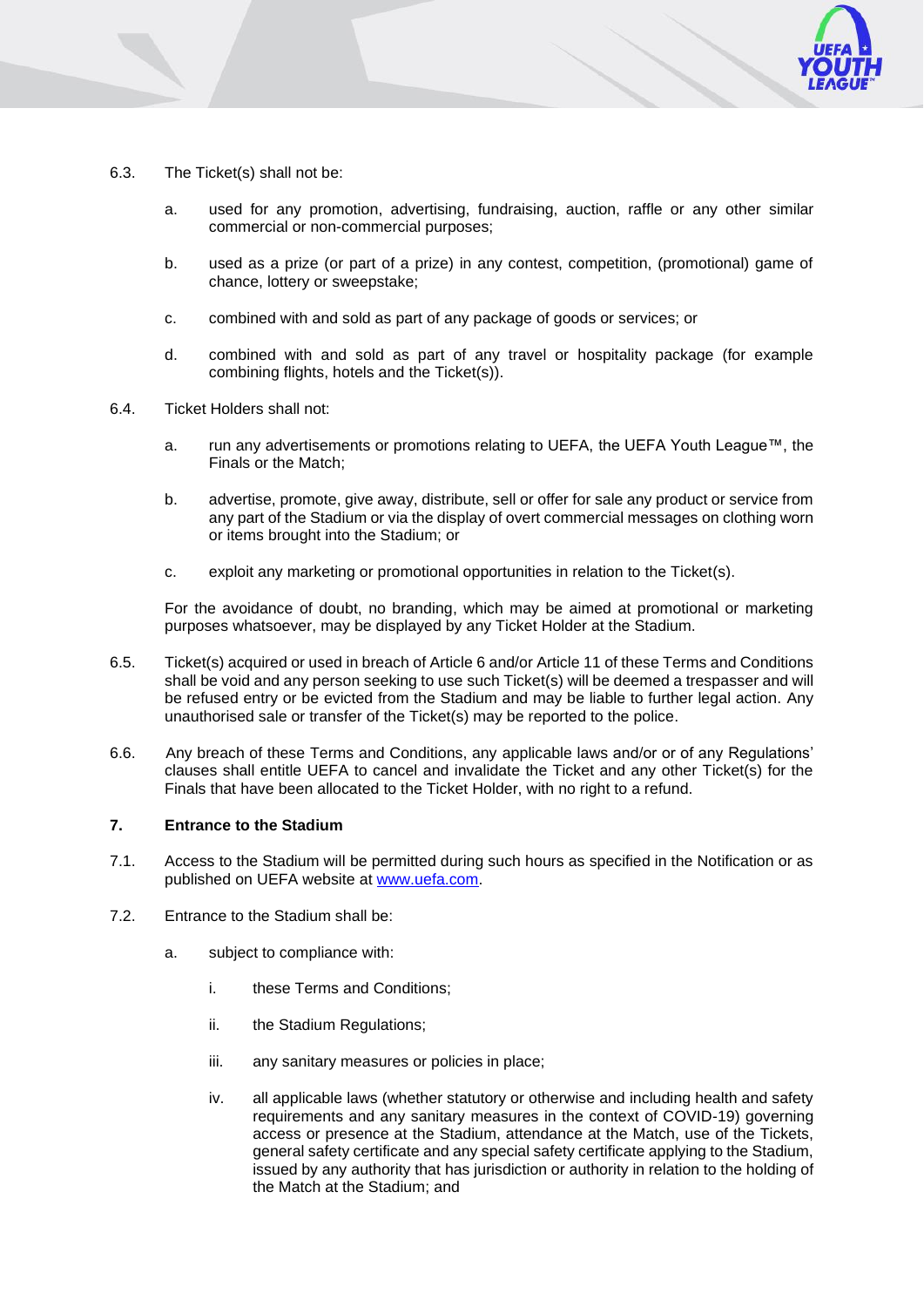

- b. authorised upon presentation of a valid Ticket per person (regardless of age) and, upon request, proof of identity with valid photograph (passport or national identity card).
- 7.3. Any breach of these Terms and Conditions by an Applicant/Guest/Ticket Holder shall result in the Applicant/Guest/Ticket Holder being deemed a trespasser and shall give UEFA the right to eject said Applicant/Guest/Ticket Holder from the Stadium.
- 7.4. Ticket Holders leaving the Stadium will not be re-admitted.

### **8. Conduct at the Stadium**

- 8.1. For safety and security purposes, all persons attending the Match, if and when so requested by stewards, safety personnel and/or any other legally authorised persons representing the organiser of the Match, shall:
	- a. produce a valid Ticket together with proof of identity with valid photograph (passport or national identity card) in order to provide satisfactory evidence that the Ticket Holder's identity corresponds to that of the Applicant/Guest;
	- b. submit to inspections, body checks and examinations (including through the use of technical aids) to ensure that they are not in possession of dangerous, prohibited or unauthorised items. Safety personnel, stewards and/or police shall be entitled to search any person's clothing and their belongings;
	- c. comply with all instructions and guidelines issued by such persons;
	- d. comply with all sanitary measures and polices in place at the Stadium and follow any and all instructions from safety personnel, stewards and/or police and/or any other duly authorised persons at the Stadium in relation to sanitary and hygiene measures; and
	- e. be subject to additional safety controls inside the Stadium, as the case may arise.
- 8.2. It shall be strictly forbidden inside the Stadium to express, to disseminate of any insulting, racist, xenophobic, sexist (relating to either men or women), religious, political or other illegal/prohibited messages, particularly discriminatory propaganda messages or being in possession of such material.
- 8.3. The Stadium Regulations contain detailed lists of prohibited items and conduct and each Ticket Holder shall fully comply with any restrictions contained therein. Abbreviated versions of these Terms and Conditions and/or Stadium Regulations, or simple icons illustrating prohibited items or conduct, may also be included on the Ticket and must be fully complied with by the Ticket Holder.
- 8.4. Without limitation, it is strictly forbidden to do any of the following inside the Stadium:
	- a. occupy or access areas which are closed to the public or for which access is unauthorised in accordance with the relevant Ticket category held by the Ticket Holder;
	- b. restrict or loiter in areas open to traffic, footpaths and roadways, entrances and exits to visitor areas and emergency exits; and/or
	- c. engage in any other conduct which may endanger any person at the Stadium.

The above list is not exhaustive. Please always refer to the Stadium Rules for more information on the required conduct.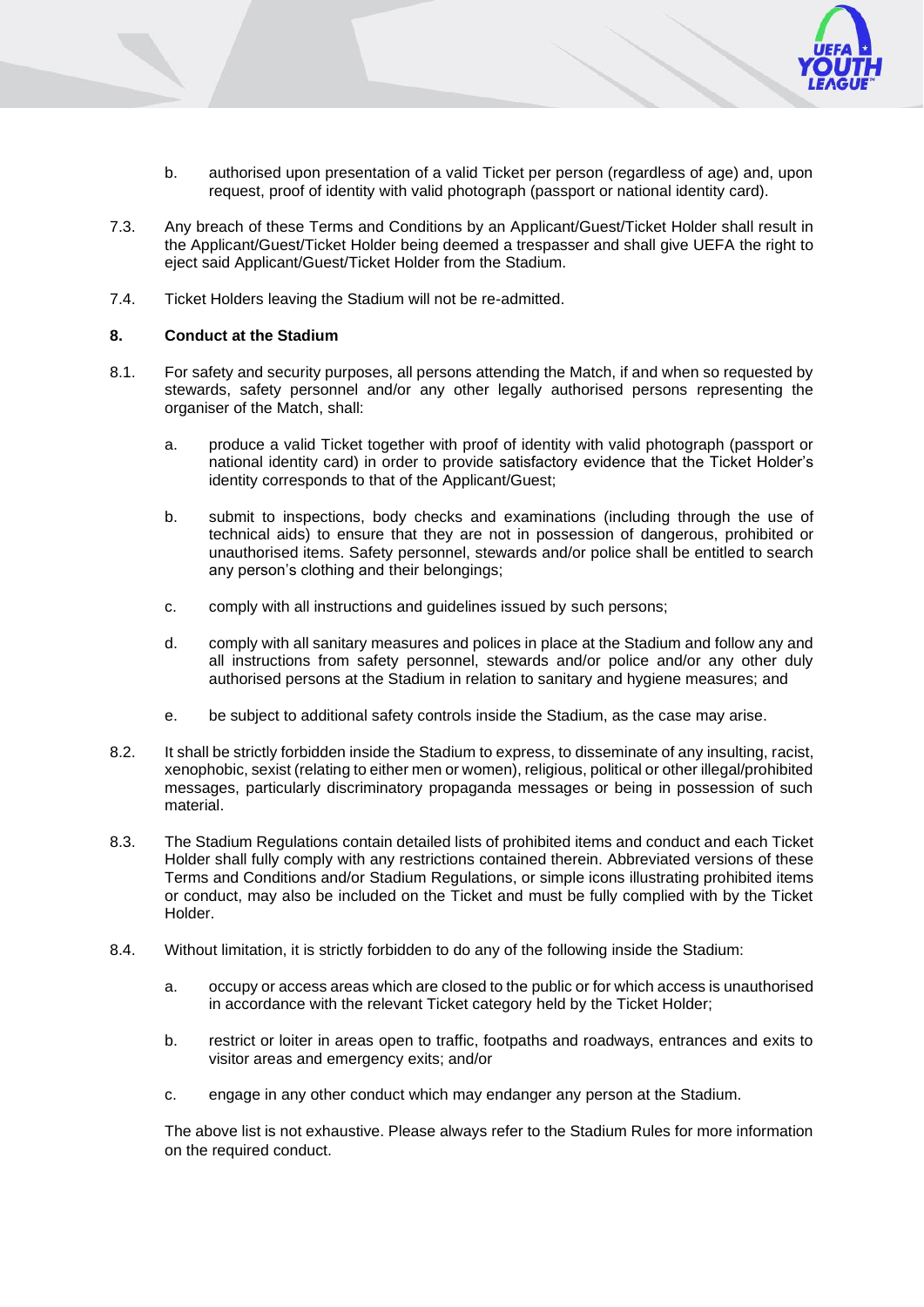

8.5. Fans supporting the teams participating in the Match may not be segregated at the Stadium and each Ticket Holder agrees to behave responsibly and in line with the safety and security guidelines communicated by UEFA.

## **9. Sound and Image Recordings**

- 9.1. Ticket Holders attending the Match at the Stadium, acknowledge and, so far as is necessary under applicable laws, consent to being photographed, filmed or taped by UEFA and/or any third parties appointed thereby, which shall have the right, in perpetuity or for the maximum term permitted under applicable laws, to use, broadcast, publish and license, without any requirement for payment of money or other form of consideration, the Ticket Holder's voice, image and likeness by means of live or recorded video and/or audio display, broadcast or other transmission or recording, photographs or any other current and/or future media technologies.
- 9.2. Ticket Holders shall not collect, take, record and/or transmit any sound, image and/or description of the Stadium or the Match (as well as any result and/or statistics of the Match) other than for their exclusive, private and domestic use (which, for the avoidance of doubt and by way of example only, shall not include recording and/or transmitting any sound, image and/or description of the Stadium for any commercial purposes). It is strictly forbidden to disseminate over the Internet, radio, television or any other current and/or future media, any sound, picture, image, data, description, result and/or statistics of the Match in whole or in part, or to assist any other person(s) conducting such activities. Copyright, database rights and any other intellectual property rights in any unauthorised recording or transmission under this clause is assigned (by way of present assignment of future rights) to UEFA. Where assignment is not possible under applicable laws, the Ticket Holder grants to UEFA an exclusive, irrevocable and royalty free licence to use such copyright, database and other intellectual property rights. Ticket Holders further agree (if and whenever required to do so by UEFA) to promptly execute all instruments and do all things necessary to vest the right, title and interest in such rights to UEFA absolutely and free of all encumbrances and other charges.

# **D. MISCELLANEOUS**

## <span id="page-5-1"></span>**10. Liability**

- <span id="page-5-0"></span>10.1. In the event that UEFA is in breach of their obligations (under these Terms and Conditions or otherwise), UEFA shall only be responsible for such loss or damage suffered by the Ticket Holder which was reasonably foreseeable as a result of the breach. UEFA shall not be responsible for any loss or damage that is not reasonably foreseeable or contemplated at the time the Applicant entered into a contract pursuant to these Terms and Conditions.
- 10.2. Notwithstanding Article [10.1,](#page-5-0) UEFA is not liable for any business losses and UEFA will have no liability to any Ticket Holder for any loss of profit, loss of business, business interruption, or loss of business opportunity.
- 10.3. In any event, to the maximum extent permitted by law, UEFA hereby excludes any liability for loss, damage or injury to a Ticket Holder and/or their property, including (but not limited to) any indirect or consequential loss or damage, including (but not limited to) loss of enjoyment or travel or accommodation costs, regardless of whether the loss or damage: (a) would arise in the ordinary course of events; (b) is reasonably foreseeable; or (c) is in the contemplation of the parties, or otherwise.
- 10.4. UEFA shall not be responsible for any interruptions and/or restrictions to the view of the Match caused by virtue of (i) the position of the seat and/or (ii) the actions of other spectators.
- 10.5. Notwithstanding any provision in these Terms and Conditions, UEFA does not seek to exclude or limit their liability: (a) for fraud or fraudulent misrepresentation; (b) for death or personal injury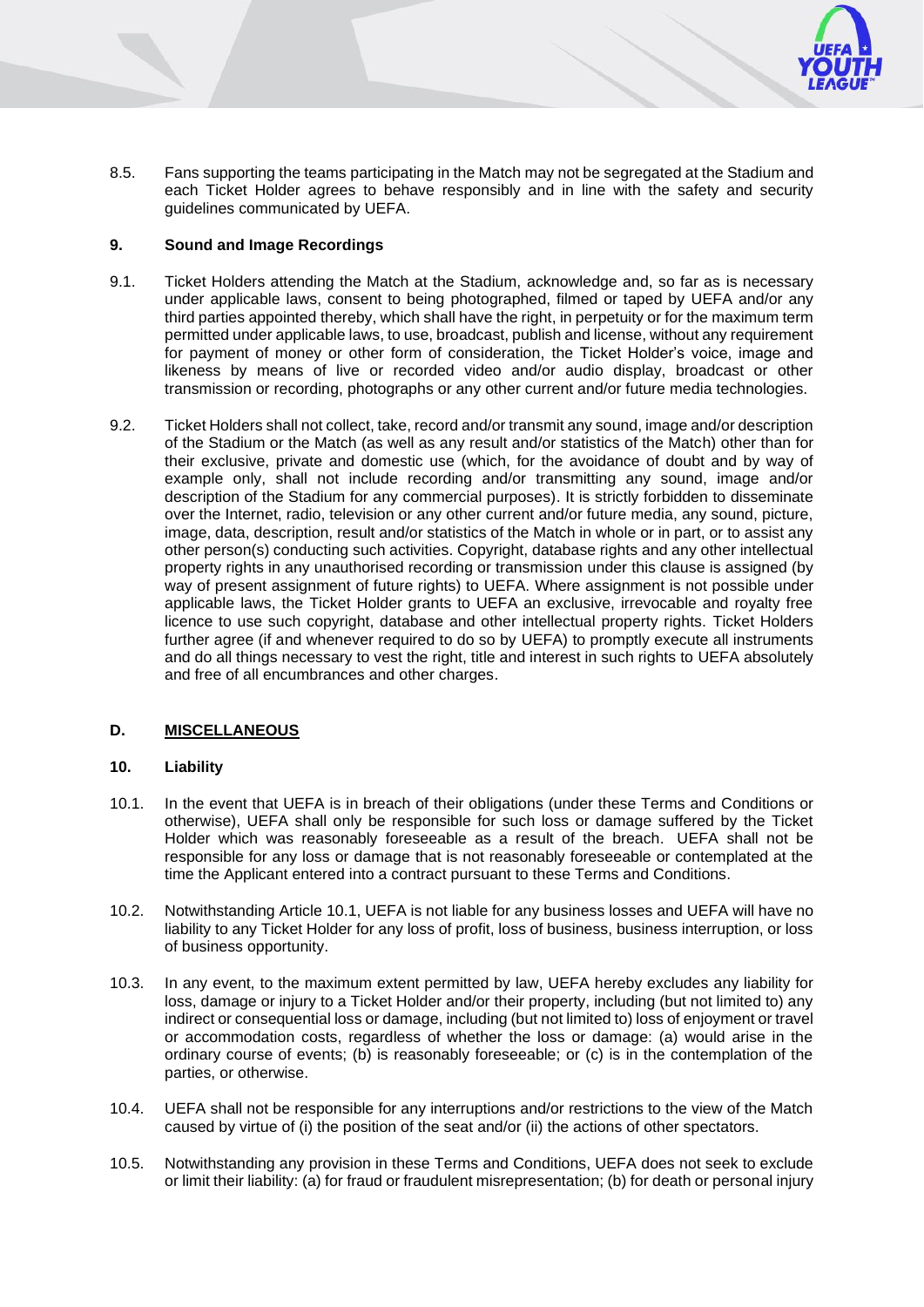

caused by the UEFA's negligence or the negligence of any of their officers, employees or agents; or (c) for any other matter for which it is not possible to exclude or limit liability by law.

10.6. Nothing stated or implied in these Terms and Conditions will affect the Ticket Holder's statutory rights.

### <span id="page-6-0"></span>**11. Unauthorised Spectators**

- 11.1. Ticket Holders are permitted to attend the Match only provided that:
	- a. they are not an Excluded Person (as defined in Article 11.2);
	- b. the Ticket has been obtained in accordance with these Terms and Conditions;
	- c. they comply with any and all entry requirements and/or acknowledgements (including any epidemiological acknowledgements, if required) in the context of COVID-19, as notified to them and/or the Applicant by UEFA;
	- d. where required, they have obtained a valid VISA for entry into the country in which the Finals are taking place; and
	- e. where the Ticket Holder travels to the country in which the Finals are taking place, they have complied with any requirements which are in place regarding entry into such country (including but not limited to any travel and entry requirements imposed under applicable laws and/or otherwise in the context of COVID-19).

For the avoidance of doubt, UEFA shall not be liable for any loss or damage suffered by a Ticket Holder should they fail to comply with the provisions of this Article 11.1 and/or, where required, fail to obtain the necessary documents.

- 11.2. For the purpose of this Article [11,](#page-6-0)"Excluded Person" means:
	- a. any person subject to a football banning order pursuant to a conviction under the Laws of the country where the Finals takes place;
	- b. any person banned by UEFA, FIFA, any football governing body or otherwise, from travelling to or attending an association football match;
	- c. any person banned by UEFA from attending events at the Stadium;
	- d. any person who is deemed by the participating clubs in the Match to be a person to whom Tickets should not be allocated (including but not limited to persons who have been issued with a stadium ban by the respective participating club); and
	- e. any person who has breached or is in breach of these Terms and Conditions.

#### **12. Personal data**

12.1. UEFA is subject to applicable data protection laws when collecting and processing personal data. Personal data provided and processed pursuant to these Terms and Conditions is stored and processed via the FAME Portal in accordance with the FAME Portal Terms and Conditions, the Privacy Notification associated with these Terms and Conditions and the UEFA Privacy Policy as set out at https://www.uefa.com/privacypolicy/index.html. The personal data identified above are collected and processed (i) on the basis that such processing is necessary for the performance of the contract entered into between UEFA and the successful Applicant (ii) for the purpose of the organisation and administration of the ticketing allocation process and/or (iii) for the purpose of any relevant safety and security measures, as well as any administrative process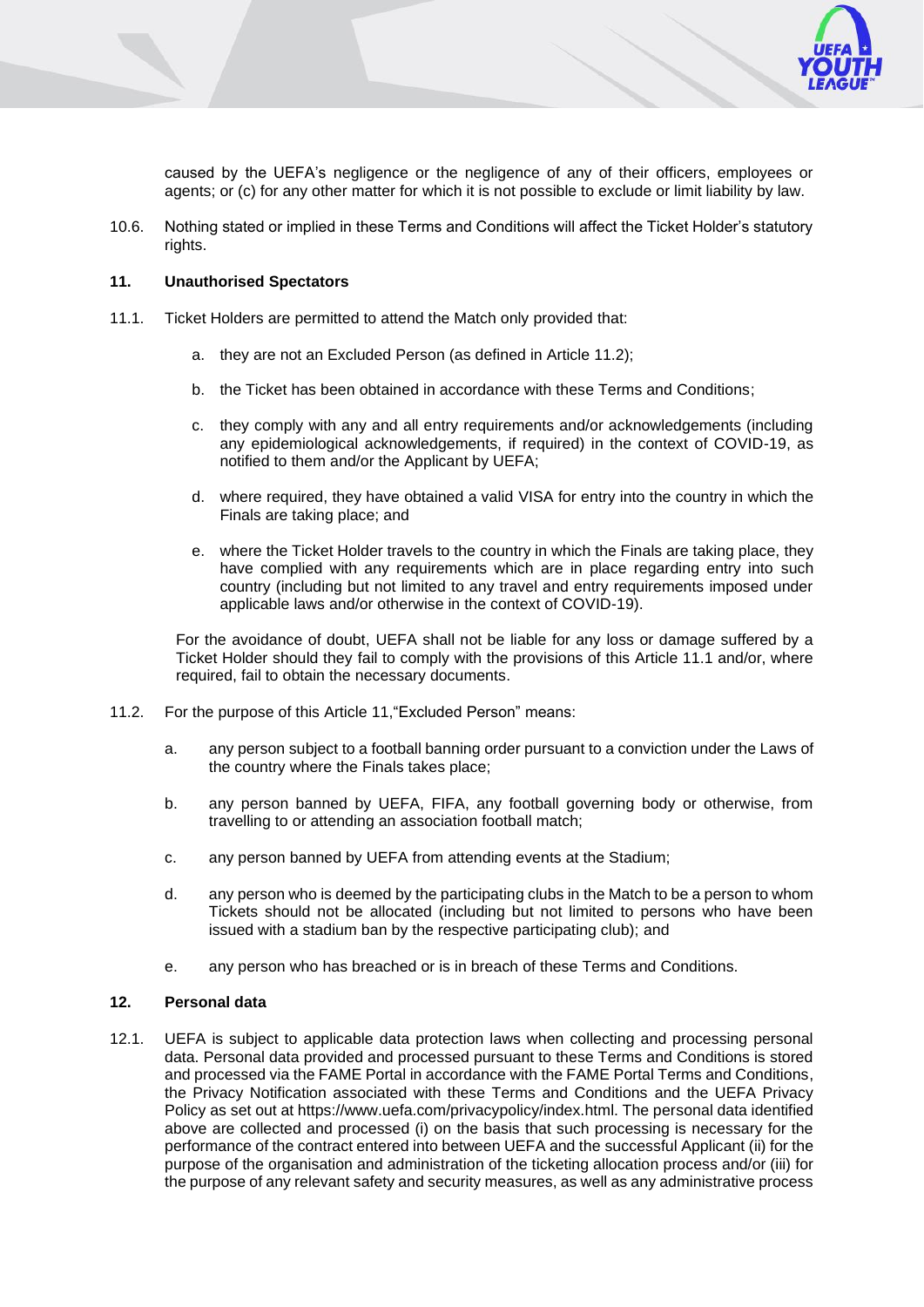

or request from the relevant authorities related to the performance of activities on their soil. UEFA may transfer such personal data to its subsidiaries and third parties, in particular to venue security and access service providers, as well as to the relevant authorities for the above mentioned purposes, and in the performance of their activities.

- 12.2. The personal data provided and processed pursuant to these Terms and Conditions is only collected and processed by UEFA for no longer than is necessary for the purposes described in these Terms and Conditions, unless the use of such personal data is further required for ongoing administrative or judicial proceedings relating to the Finals or, where necessary, for preventing or detecting unlawful actions. Persons applying for Tickets have the right to access, update, and/or request the deletion of the information related to them, by contacting UYLscoutsticketing@uefa.ch. To do so, UEFA may require any such person to provide verification of their identity (e.g. copy of official Identification Document with a photo mentioning their date & place of birth). UEFA may refuse, restrict or defer a request where UEFA has the right to do so under the applicable law on data protection.
- 12.3. By submitting the Application Form, each Applicant acknowledges and agrees, and shall ensure that their Guest(s) (if applicable) acknowledges and agrees, that they have understood this Article 12.

### **13. Unforeseen Circumstances**

- 13.1. UEFA reserves the right to make alterations to the time, date and location of the Match due to unforeseen extraordinary circumstances: force majeure, safety and/or security reasons or other decisions (including in the context of COVID-19) made by any competent authority which have a major impact on the Match being played at the Stadium.
- 13.2. In the event of cancellation, abandonment, postponement, replaying of the Match, or in the event of a change of venue, reduction of Stadium capacity or the playing of the relevant Match behind closed doors, the Applicant will not be entitled to a refund of any costs and expenses incurred by the Applicant or Guest in relation to travel or accommodation.
- 13.3. Subject to Article [10,](#page-5-1) UEFA will not have any liability to the Applicant or any Guest on account of any such cancellation, abandonment, postponement, replay or other failure or deficiency in the conduct of the Match.

#### **14. Severability and Amendment**

- 14.1. UEFA reserves the right to change these Terms and Conditions if deemed necessary, including to ensure proper and safe staging of the Match at the Stadium. UEFA will notify each Applicant of such changes via an email sent to the address indicated by the Applicant in the Application Form and the Applicant will have the choice to consent to such changes or to withdraw their application or withdraw from the agreement concluded with UEFA in accordance with Article 4.1 (as applicable).
- 14.2. Should any provisions of these Terms and Conditions be declared void, ineffective, illegal or unenforceable by any competent court, regulator or authority, the remainder of these Terms and Conditions shall remain in effect as if such void, ineffective, illegal or unenforceable provision(s) had not been included.

### **15. Authentic Text**

15.1. These Terms and Conditions have been drafted in the English language.